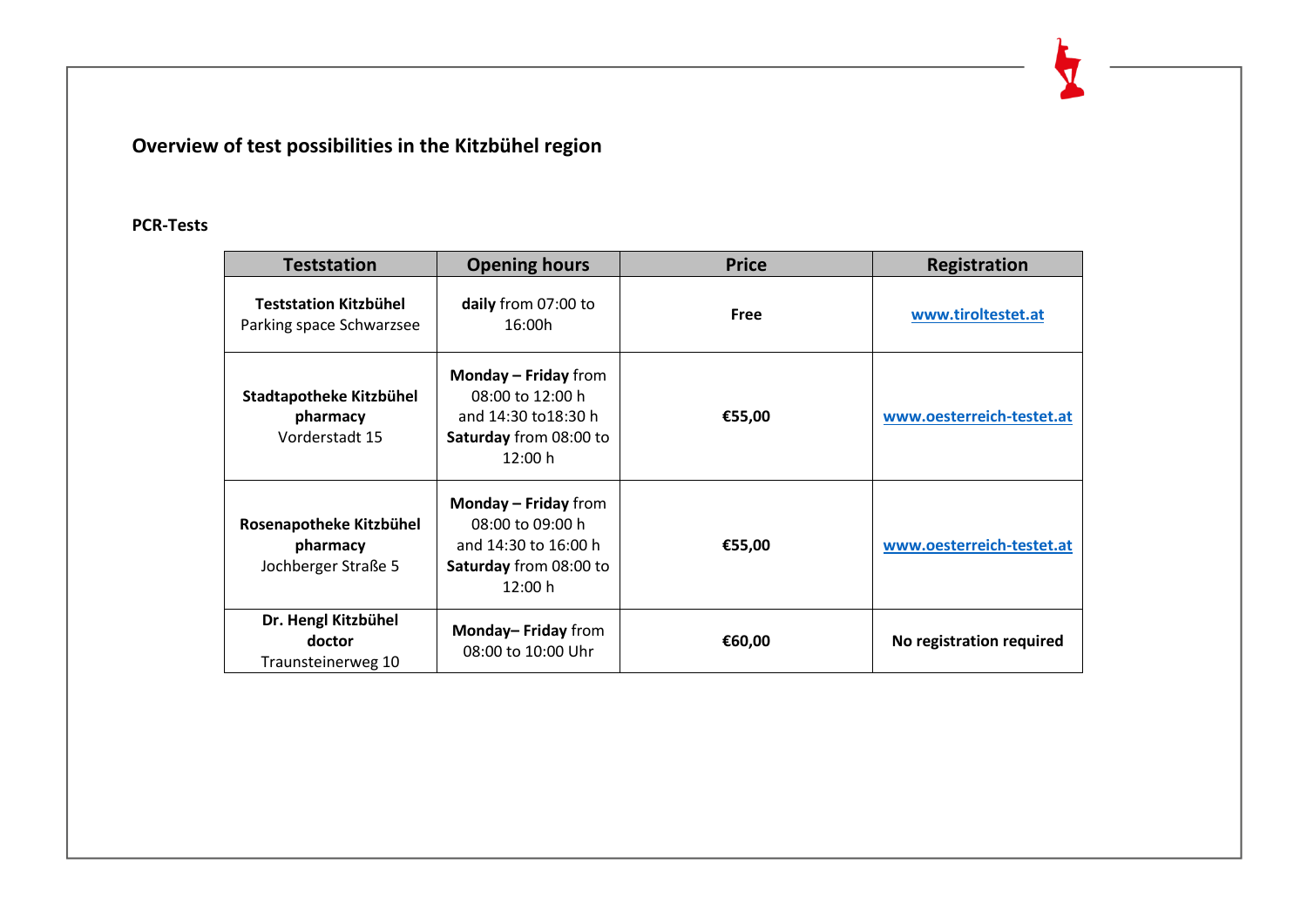## **Antigen-Tests**

| <b>Teststation</b>                                         | <b>Opening hours</b>                                                                                | <b>Price</b> | <b>Registration</b>       |
|------------------------------------------------------------|-----------------------------------------------------------------------------------------------------|--------------|---------------------------|
| Teststraße Kitzbühel<br>Parking space Schwarzsee           | daily from 07:00 to<br>16:00 h                                                                      | <b>Free</b>  | www.tiroltestet.at        |
| Stadtapotheke Kitzbühel<br>pharmacy<br>Vorderstadt 15      | Monday-Friday from<br>08:00 to 12:00 h<br>and 14:30 to 18:30 h<br>Saturday from 08:00 to<br>12:00 h | €25,00       | www.oesterreich-testet.at |
| Rosenapotheke Kitzbühel<br>pharmacy<br>Jochberger Straße 5 | <b>Monday – Friday</b> from<br>08:00 to 09:00 h<br>and 14:30 to 16:00 h                             | €25,00       | www.oesterreich-testet.at |
| Dr. Hengl Kitzbühel<br>doctor<br>Traunsteinerweg 10        | <b>Monday – Friday</b> from<br>08:00 to 10:00 h                                                     | €35,00       | No registration required  |